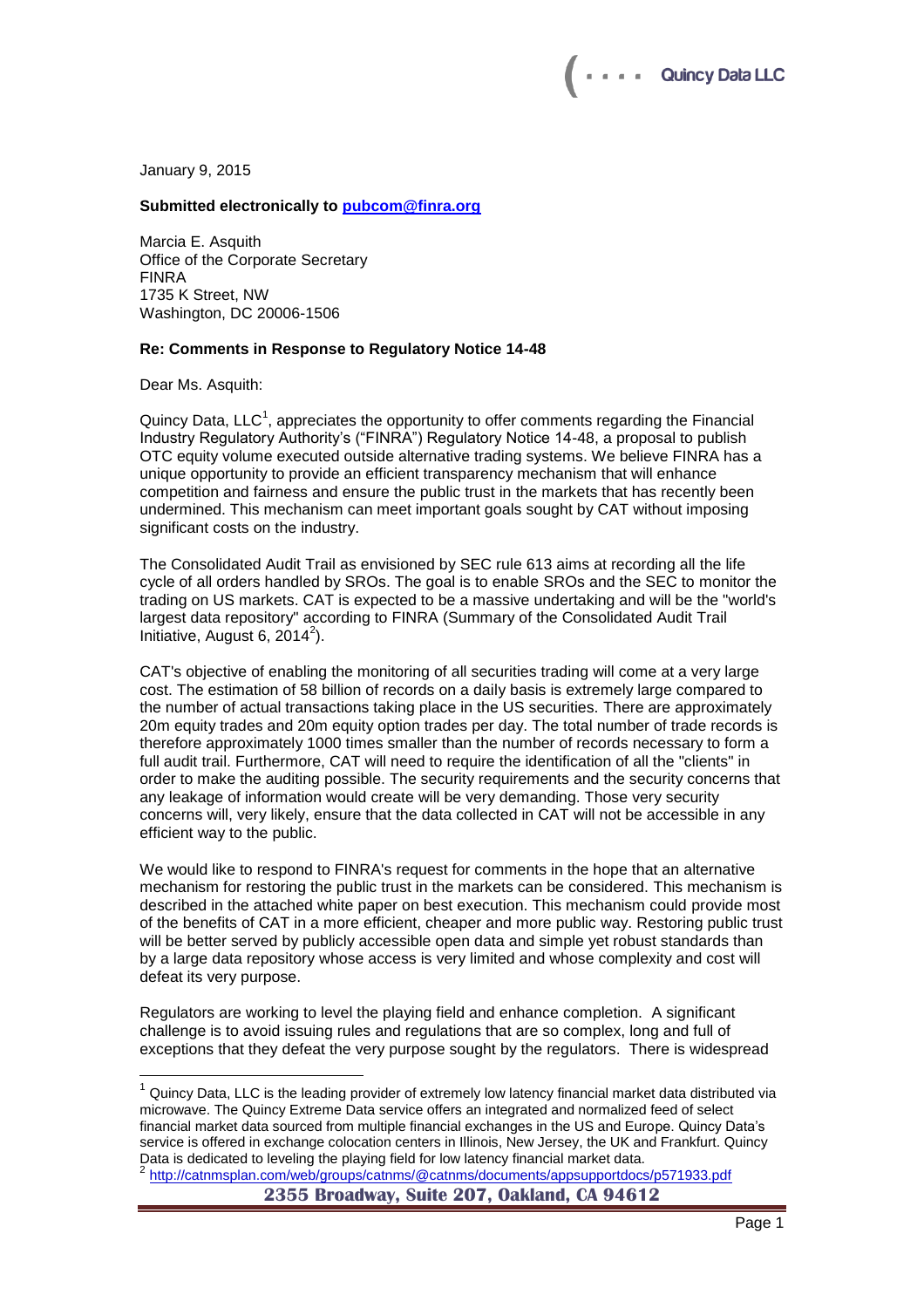acknowledgment that regulatory costs raise the barrier to entry in securities trading, resulting in fewer entrants and reduced competition. .

We respectfully submit a proposal which is simpler and more robust than the existing framework and which FINRA and market participants could adopt very simply.

Request for Comment

FINRA seeks comments on the proposal outlined above. In addition to general comments, FINRA specifically requests comment on the following questions:

Would the proposal provide valuable information to the marketplace?

How might firms and other market participants use the published non-ATS OTC volume data?

*Transaction cost analysis could be provided by any firm with a sufficiently granular set of data as proposed in the attached white paper. This would transform the TCA landscape and focus the energy and efforts on true research rather than focusing on data of varying quality.*

Is your firm likely to use this data?

*This is not one of our current product offers but we might want to launch a TCA service.*

Should FINRA consider publishing volume information for non-ATS trading at more granular levels, and if so, what levels (*e.g.*, by capacity)? What would be the costs and benefits of such an approach?

*FINRA should define a standard for trade publication which should apply to all trades irrespective of the trading center, trading mechanism, or of the security being traded.*

*The costs would be very small because every firm already keeps the records of all the trades it is effecting. The only extra burden would be to format those trades in a standard way and to send the files to a centralized repository.*

The benefits would be gigantic because it could replace the CAT and would save the cost of *its implementation. This could also replace TRACE and would enable an educated dialogue between sell side dealers and buy side managers.*

Regulatory Notice

What (if any) concerns do firms have about publication of their non-ATS OTC volume data?

Are there potential competitive disadvantages to attributing non-ATS volume information by firm name?

*We believe that there is no issue with providing granular trade data as long as the publication is delayed sufficiently. We further believe that a delay of one month is sufficiently large to enable dealers to manage their risk. A delay of one month is also not an impediment to the analysis of the quality of the execution provided. TCA is a statistical measure and needs to done over many trades and over different market conditions. The decision to allocate execution to a broker or to another one is likely reviewed annually and there is no issue with a month of delay in the publication of trade data.*

Does limiting the granularity of information and publishing it on a two-week or four-week delayed basis mitigate any concerns firms might have about publication of their volume information? Are there other alternative steps FINRA could take to mitigate those concerns, while still disseminating meaningful information to the marketplace?

#### **2355 Broadway, Suite 207, Oakland, CA 94612**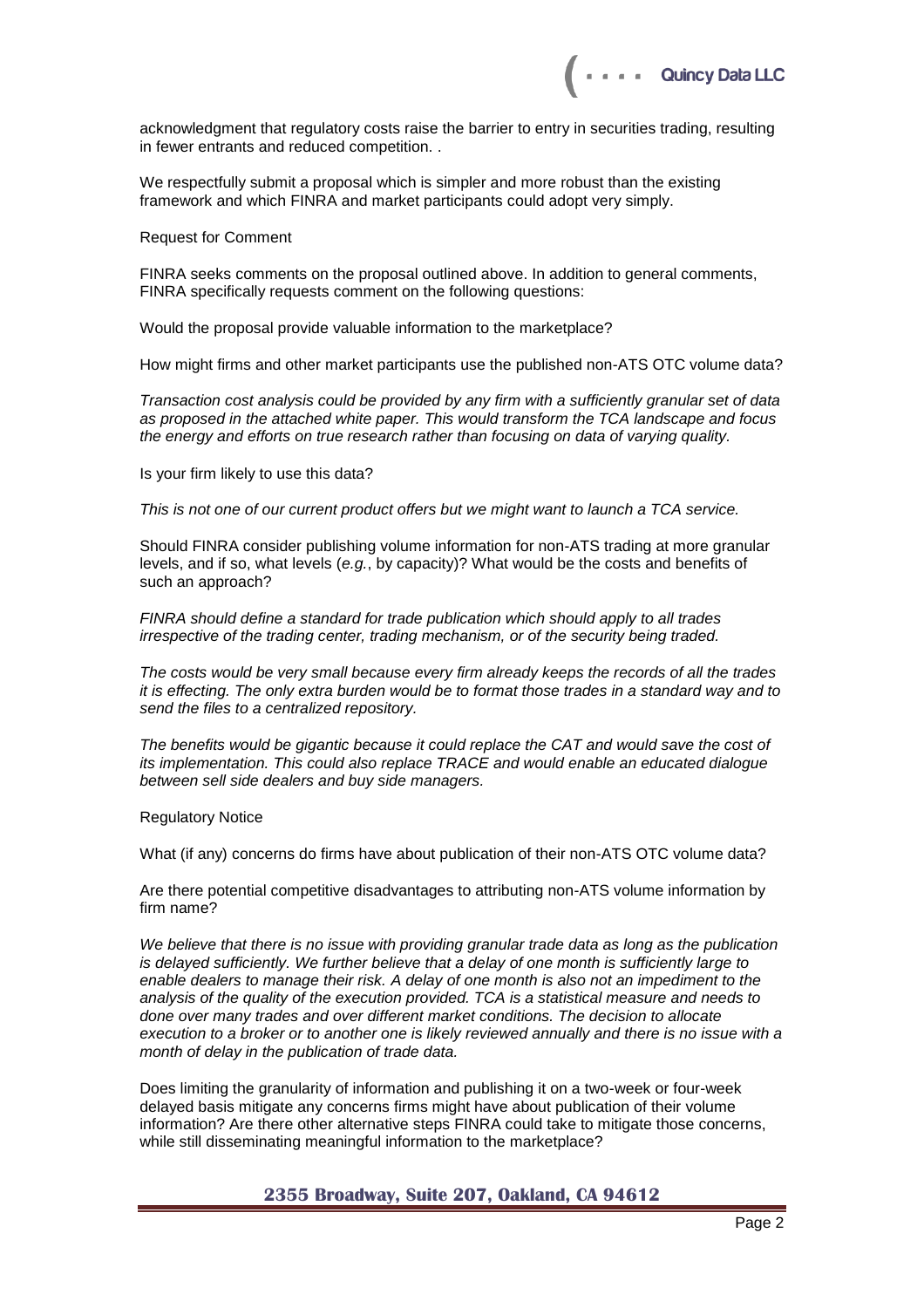Does the proposal to publish data on a two-week or four-week delayed basis lessen or otherwise change the value of the information?

*The publication of the data can be delayed in order to provide the necessary time for the execution of large orders. The goal of the data publication would be to enable a scientifically grounded TCA. The basis of scientific debate is the sharing of data and assumptions. There*  can be no real debate about what TCA really is without a publication of the data on which the *analyses are based.*

Would data published on a real-time or next-day basis be more useful or provide additional value, and if so, in what way?

*We believe that there is very little incremental gain to near real time data. There is actually a trade off between low quality data published quickly and high quality data published with a long delay. It is preferable to have complete and fully granular data published with a large delay.*

As discussed above, FINRA is proposing to publish non-ATS volume information on the same delayed basis on which ATS volume data is currently published. Should FINRA consider a different schedule? If so, what alternative schedule do commenters suggest and why?

*FINRA should consider the shortest publication time that provides enough time to manage the risk of a position. This publication time could be different by security class. Liquid equities could be published after two weeks and illiquid bonds could be afforded a six-month delay in publication. The important point is to ensure that the granular data is published in its entirety at some point.*

Do commenters agree with FINRA's proposal to publish non-ATS volume information at the firm level rather than at the MPID level?

*No, we disagree with this proposal. The trade publication should identify the matching engine with a unique identifier. The matching engine must be referenced because it provides important information on how the trade was conducted.*

If commenters recommend publishing at the MPID level, what additional value would that provide? Would there be ways to increase the consistency and reliability of information at the MPID level?

Do commenters agree with the proposal to aggregate volume information for firms with a de minimis amount of trading in any given period?

*No we believe in simple rules with no exceptions.*

Is the proposed threshold for purposes of publishing aggregated non-ATS trading volume information (i.e., on average 200 trades per day) appropriate? If not, what alternative threshold should FINRA consider and why?

*No we believe in simple rules with no exceptions.*

Should FINRA consider a separate threshold for less frequently traded securities (e.g., a lower threshold for securities that are not in Tier 1 of the NMS Plan to Address Extraordinary Market Volatility)? If so, what separate threshold do commenters suggest and why?

*No we believe in simple rules with no exceptions.*

Would a threshold based on share or dollar volume rather than number of trades be more appropriate? Are there other alternative metrics that FINRA should consider in setting the threshold?

**2355 Broadway, Suite 207, Oakland, CA 94612**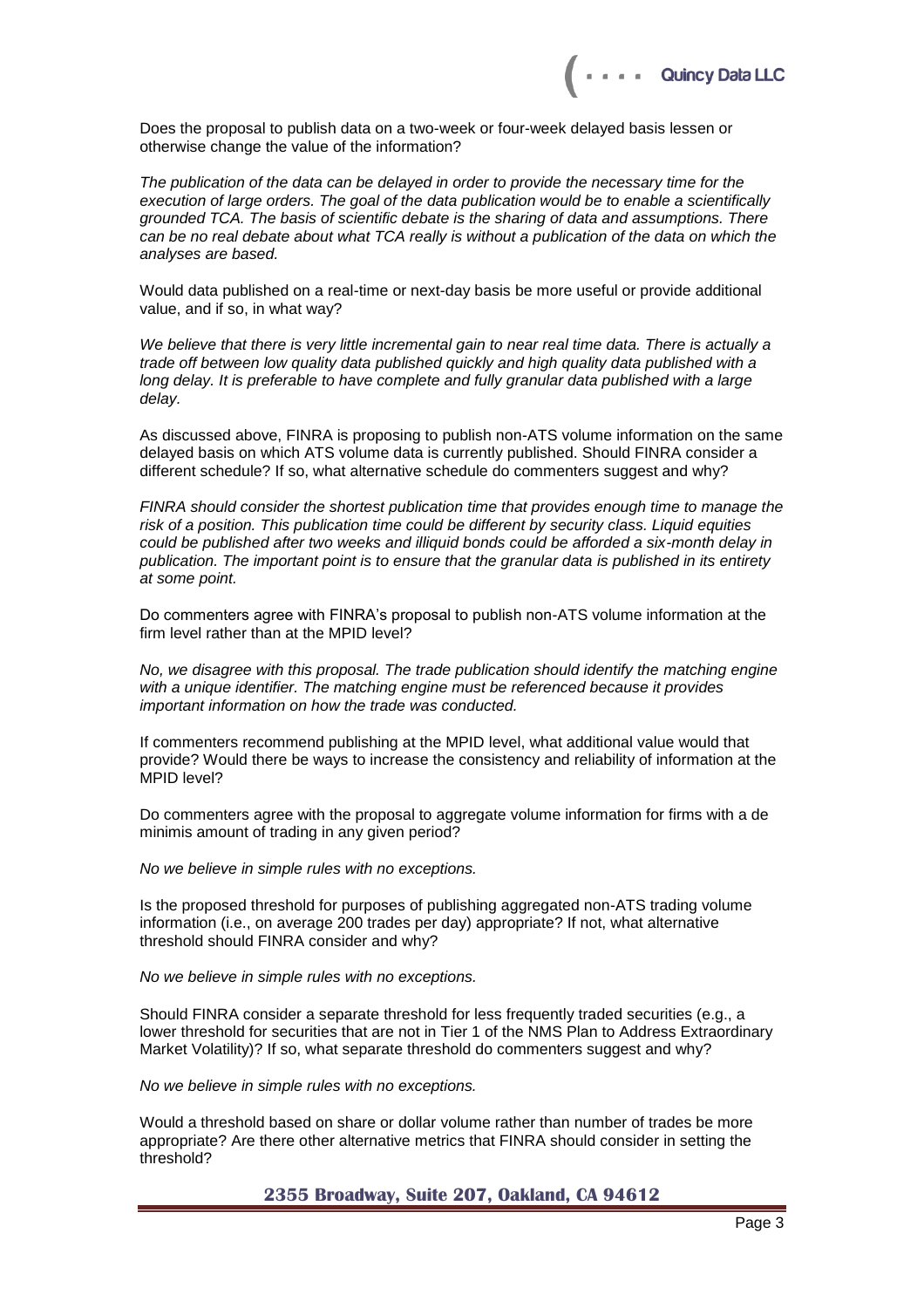*No we believe in simple rules with no exceptions.*

What other economic impacts, including costs and benefits, might be associated with this proposal? Who might be affected and how?

FINRA requests that commenters provide empirical data or other factual support for their comments wherever possible.

Respectfully submitted,

Stephandts

Stéphane Tyč Co-founder, Quincy Data, LLC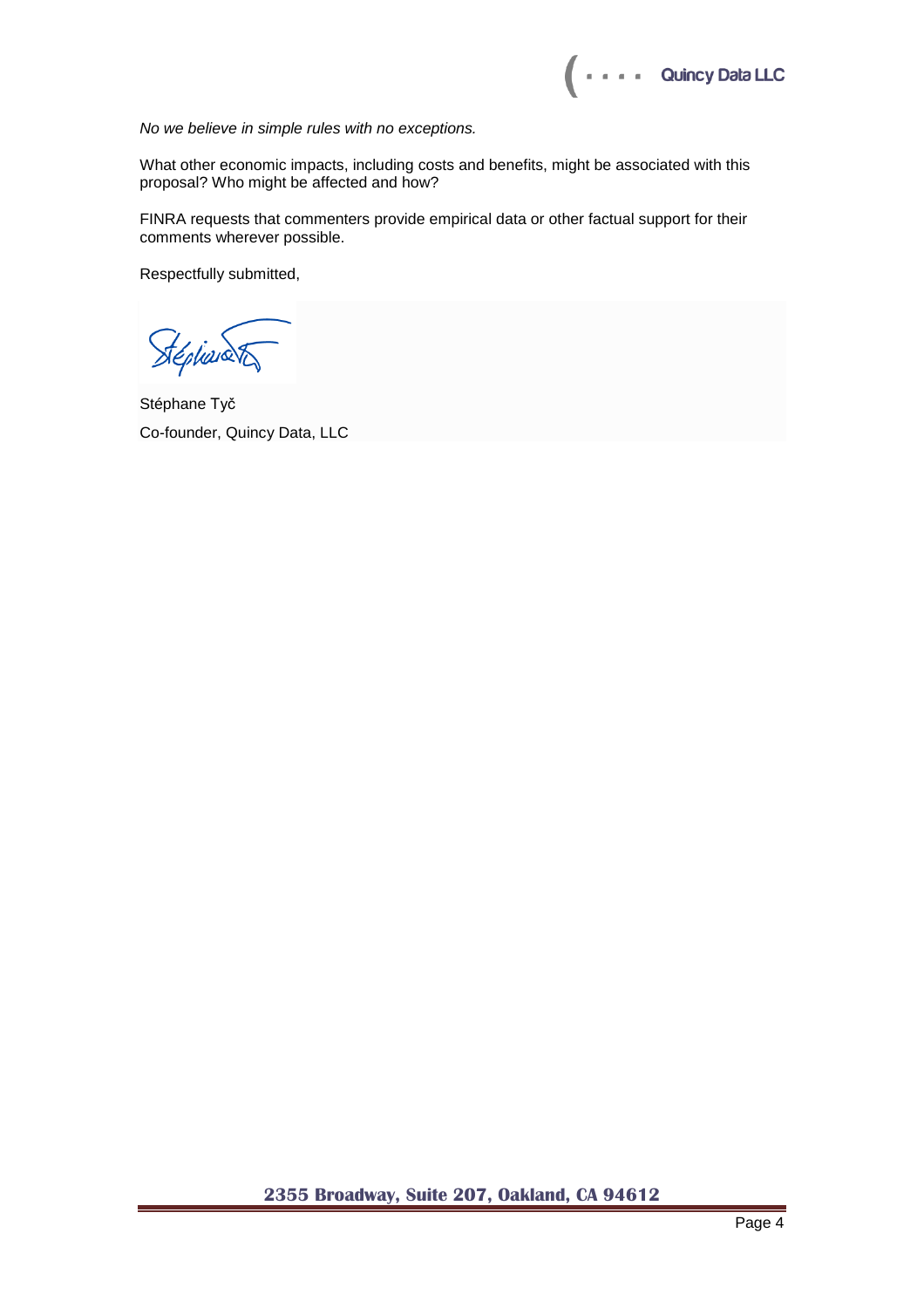# **A technological solution to best execution and excessive market complexity**

Stephane Tyc stephane.tyc@quincy-data.com

Quincy Data, LLC

## September 18th, 2014 Version 1

#### **Introduction**

The Flash Crash of May 2010, the software bug of Knight Capital, NASDAQ's glitch on the first day of trading of Facebook and the publication of *Flash Boys* all motivate the calls to improve regulation. Both the SEC and FINRA are examining ways to improve market structure and regulations to prevent any players from having an unfair advantage. Many of the proposed improvements involve reducing the number of trading venues and regulating how an order must be routed. There are additional calls for creating more comprehensive data gathering and identification of orders and executions across all trading venues. These changes would create an additional burden on brokers and traders who are already suffering from vastly increased compliance and data gathering costs due to the regulations created by Dodd-Frank.

We believe there is a way for regulation to be simplified and made more powerful at the same time. Trade publication standards can be created to support improved customer choice and to simplify and strengthen the market place. This would replace the need for more complex and costly regulation. Our suggestions apply to both the USA and to Europe but this paper will concentrate on the unique market structure of the U.S. equity markets after Regulation NMS (Reg NMS).

Our proposal would enable market participants to make rational choices on complete information about the quality of their execution. It would remove instability and complexity in the markets. It would also increase transparency for less liquid securities and keep the competition between trading venues fair and vigorous.

#### **Best Execution and the organization of fair competition**

In order to motivate our proposal, let's first revisit the two goals of Best Execution and Competition. In his 1996 paper, Lawrence Harris, discusses Best Execution: (Harris, 1996):

"When brokers take customer orders, they assume an agency responsibility to obtain ``best execution''. Unfortunately, best execution is not well defined.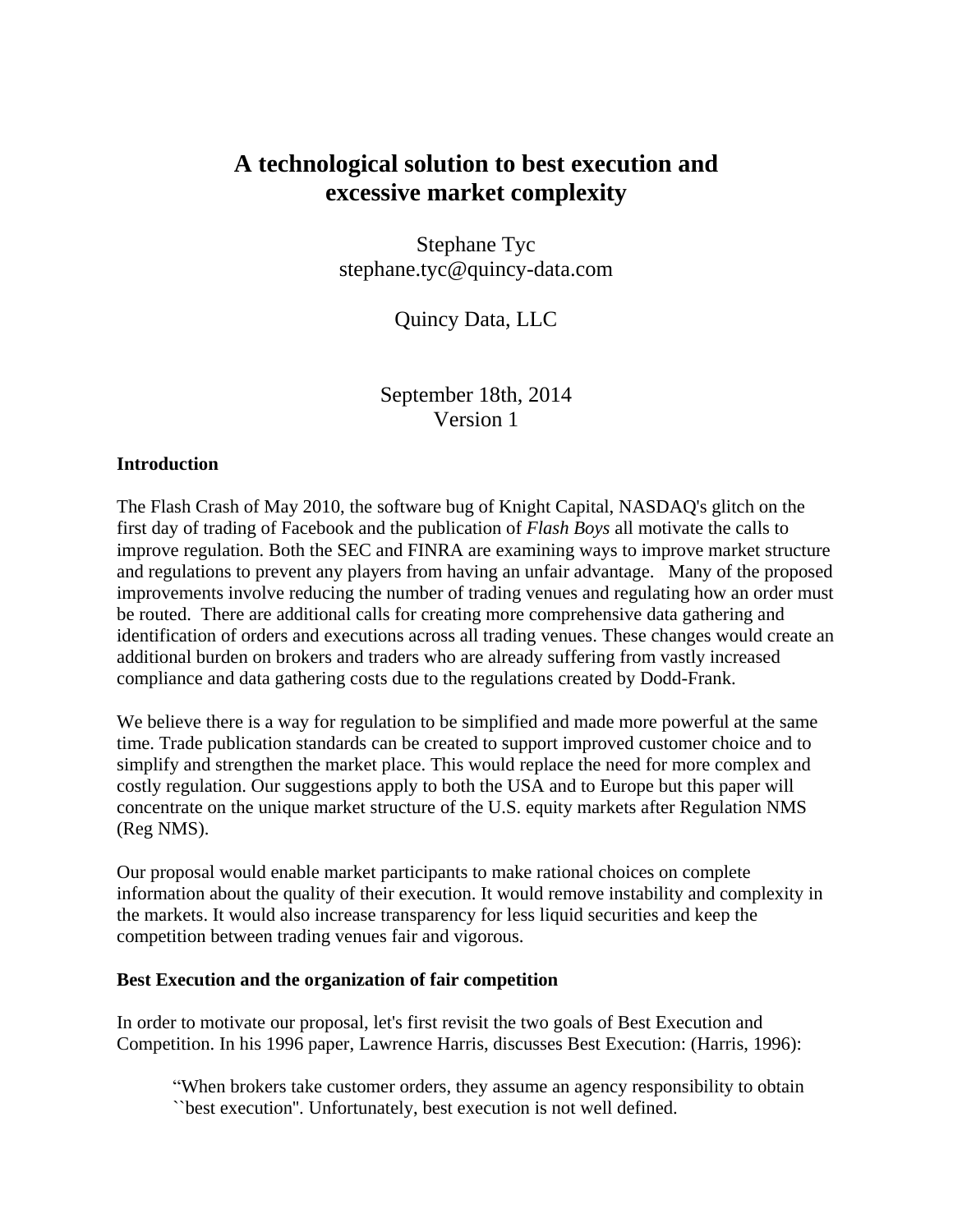Best execution means different things to different people. To unsophisticated customers, best execution may mean ``get the best price possible'' for a market order and ``trade as quickly as possible'' for a limit order.

(...) The most sophisticated customers (...) only pay for the level of execution quality that they can audit. For them, best execution means ``get me the execution that I expect you to provide given what I pay you and the limitations of my ability to audit your performance.'' These traders define best execution relative to the costs of auditing it."

The key to best execution is to empower consumers to analyze the quality of the execution they are getting. This way they can make the right decision and buy the level of service they need from the brokers. We have a proposal that would make this analysis simple, cheap and efficient.

The first stated goals of Reg NMS was to address competition, as a mechanism essential for markets (SECpg12):

NMS Principles and Objectives

Competition Among Markets and Competition Among Orders

The NMS is premised on promoting fair competition among individual markets, while at the same time assuring that all of these markets are linked together, through facilities and rules, in a unified system that promotes interaction among the orders of buyers and sellers in a particular NMS stock. The NMS thereby incorporates two distinct types of competition -- competition among individual markets and competition among individual orders -- that together contribute to efficient markets.

This goal was addressed by introducing order protection which links some of the markets and insures that, to a large extent, a market order sent to one of the protected markets will meet the best resting order of all protected markets. This goal is only partially achieved by the rule because it is simply impossible to achieve perfectly. Markets are physically separate and when the operator of a market identifies an order in a different place and sends a matching order, there is no guarantee that the order will be matched because it takes time to reach the away market.

Harris' comments on best execution were made before decimalization and before Reg NMS. They are still valid but the situation has changed as the vast majority of the trading is computerized and auditable.

Prior to the changes, order execution was primarily done by humans either in pits or "upstairs" on the phone at the desks of dealers. This presented several problems.

Trade auditing was a challenge: brokers were faced with a difficult task if they wanted to document best execution for clients. The trade information was recorded poorly and the time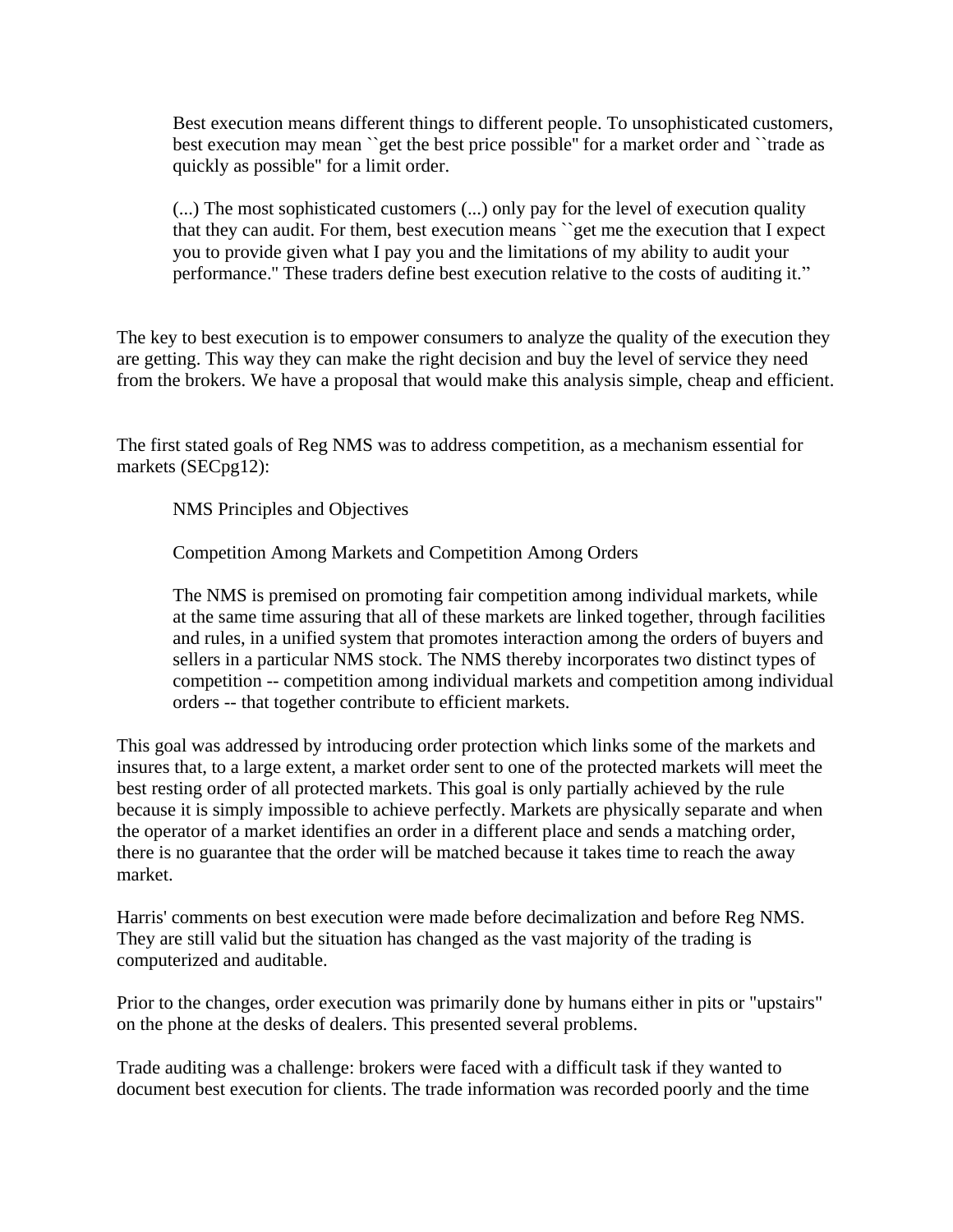stamps of the trades were approximate, the quotes were not formalized and could not be analyzed efficiently. Order handling was a lucrative business and brokers were directing their order flow to dealers on the basis of factors other than the quality of particular executions. In return dealers would offer various inducements to brokers including direct "payment for order flow". So, not only was the task difficult, but also the incentive of brokers to measure the quality of the executions provided by dealers was not very high.

The quality of the service offered by exchanges, mostly open outcry markets was also hard to assess. Pits are both inefficient and difficult to police. The famous article by Christies and Schultz that statistically demonstrated collusion between market makers led to a first swath of rule changes. Even with those changes, as long as the trading remained at the hands of humans, price and time priority were not fully enforceable and order-handling rules, in general, could not be "programmatically" defined.

In this context the average bid ask spread was large and the cost to end users was high.

Decimalization and then Reg NMS %changed this forever. It introduced competition between exchanges and made collusion between different market makers almost impossible in liquid stocks. It reduced the scope for dealers to execute outside the current bid/ask and disadvantage their clients. In addition, the introduction of the automated Small Order Execution System was first met with resistance but it is now the norm for equity trading.

The ultimate effect was to lower effective bid/ask spreads and to render markets more efficient and more traceable. But best execution is still not well defined and still not easy to assess for customers.

Despite the intention of insuring fair competition in the markets, there were unintended consequences. First the linkage between electronic order books introduced by the quote protection rule of Reg NMS has created a complex dynamic which is extremely hard to analyze and whose behavior is unpredictable. Second, most markets have introduced, and regulators have approved, many new complex order types mainly used by professionals. Those new orders have often been introduced to circumvent the difficulties introduced by quote protection and by routing between protected exchanges. There is complexity globally in the linkage and there is complexity locally in the order type. It is little wonder that there is broad agreement that the markets should be simplified.

### **Our Proposal**

We are putting forward a very simple proposal that, in our opinion, would greatly improve market dynamics by changing the elements of Reg NMS that led to the increased complexity and would create more transparency.

The proposal has two legs. First, make data available in a format that will foster analysis and therefore enable rational choice. Second, remove the order protection rule which is the source of most of the complexity in current markets.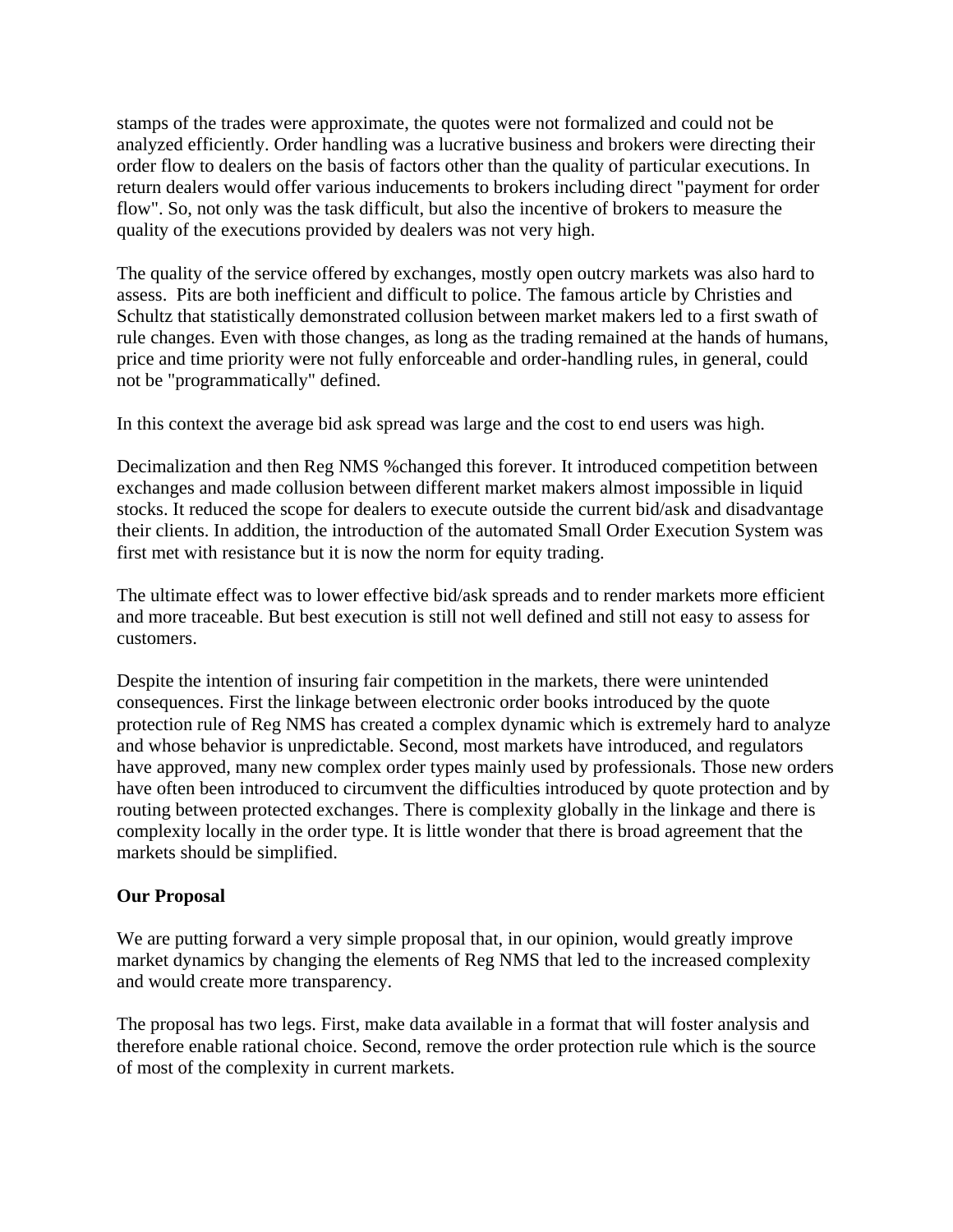First, in order to make markets more efficient for market participants, they must have access to real numbers and real reporting on the quality of their executions. Mandating a particular form of data analysis is problematic. Access to the raw data should generally be preferred unless it imposes undue burden. The analyses are hard to define in a way that is sufficiently detailed to be completely trustworthy. The real test is simple. If two brokers with exactly the same executions data were to produce 605 reports it is unlikely that the reports would be identical. Defining the way to process the data is not as efficient as providing the data itself. What needs to be done is to provide access to the data free of charge to anyone who wants to do research and provide analyses.

%Second, to make markets easier to operate and more robust, the linkage imposed by order protection should be removed and arbitrage should be relied upon as a tested, trusted and visible market mechanism to keep the system in synch.

- 1. **Trade Data Publication:** standardize the publication of trades on all venues and make the data widely and publicly available.
- 2. **Linkage Removal**: rescind the order protection rules of Reg NMS (only if the first proposal is implemented)

*Trade Publication* can be implemented without Linkage Removal, but order protection cannot be rescinded without the availability of comprehensive trade execution data. The publication of trade data should have the following requirements:

- Apply to any trading of securities.
- Apply to all venues, including exchanges and dark pools and other forms of trading.
- Reported in a standardized way.
- Report only trades not quotes or other order messages, thereby greatly simplifying the implementation and empowering true independent analysis. This point of the proposal is key and will be discussed later.

*Linkage Removal* is simple to implement. It is sufficient to remove the rule making it compulsory, and exchanges and smart order routers can evolve at their own pace to stop following it.

The new regulation would require that:

- 1. All matching engines or individual traders effecting manual trades be registered with a unique number identifying them.
- 2. All matching engines be time synchronized to an accuracy that is within 10  $\mu$ s of the global time standard UTC and manual trades be time stamped within an accuracy of 1 minute.
- 3. All trade data be published, price, quantity, symbol, buy versus sell, etc, with the matching engine ID, the trade ID and with the time stamp of occurrence and time stamp of publication to a publicly accessible data stream
- 4. All the above trade data be made accessible free of charge and free of copyright in a common format at the end of the day with an open data license.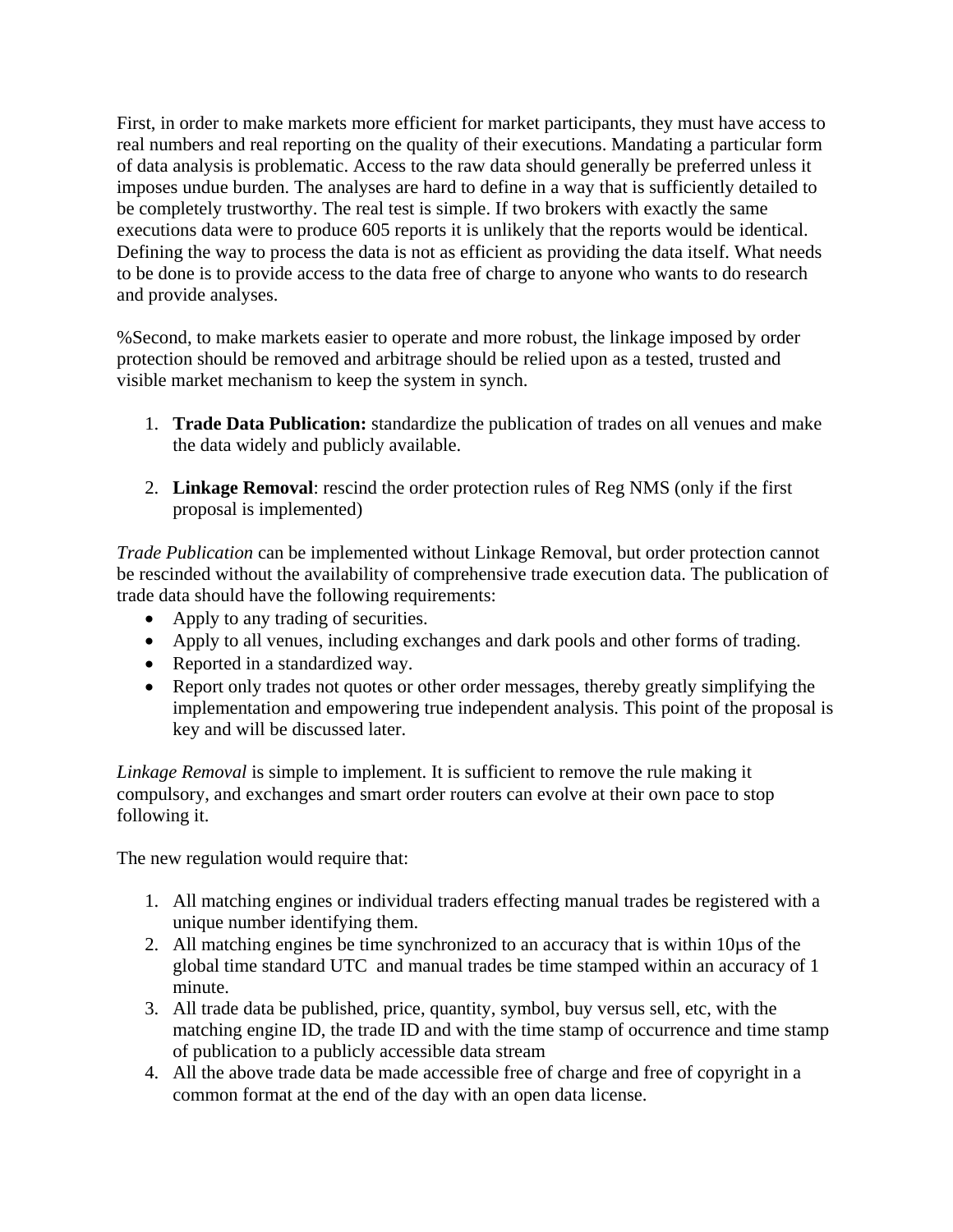5. Brokers be legally required to communicate to clients, upon request, the list of all the trade IDs and matching engine IDs that constitute the execution of a given order. This report would be a simple .csv file with at least five columns including: Security identifier; matching engine identifier; date; trade identifier; fraction of the trade allocated.

## **Implementation issues and expected impact**

### *How would it work?*

### **Who produces the data, who aggregates it and how is it consumed?**

The owners of matching engines or the employers of human traders produce the data. It is formatted according to a precise specification and it is sent to an organization that has a SIPlike mandate. This NMS organization makes the data available and is responsible for auditing it and reporting to regulators on the quality of the data per source. The data is then available for download free of charge and free of copyright.

### **How is this different from the TAQ data already available?**

This only concerns the trade portion of the TAQ data, making it much smaller and easier to use. But it incorporates more information to help identify where trades occurred and the precise time stamps. It also removes any exception that may be present in the TAQ data, such as off hour trades. Perhaps it would be easy to generalize the TAQ data to include the new information. We are arguing that producing this data should be simple and that there is no good reason to delay implementation.

### **Why do you need two time stamps?**

The time stamp of occurrence of the trade is the most important one. It is also interesting to study this impact of the dissemination of information in the trading system. If a very large block trade is done manually and reported only after some time it is interesting to know both time stamps to understand information transmission.

### **Who would create the matching engine ids and human ids.**

In principle there are already trader ids available, so this would not need to be created. The matching engine ids would need to be registered with a regulatory body. The definition is that those ids should be sufficient to find the particular program that effected trades on a particular day. It should also include the location of the servers where the program would run. For instance, if a trade was done on the disaster recovery site of a dark pool it would need to carry a different matching engine id.

### **How is this new unique identifier different from the MIC?**

The Market Identifier Code, defined by ISO 10383 is not precise enough. It cannot identify the actual matching engine that performed a trade. It does not have the precise location of the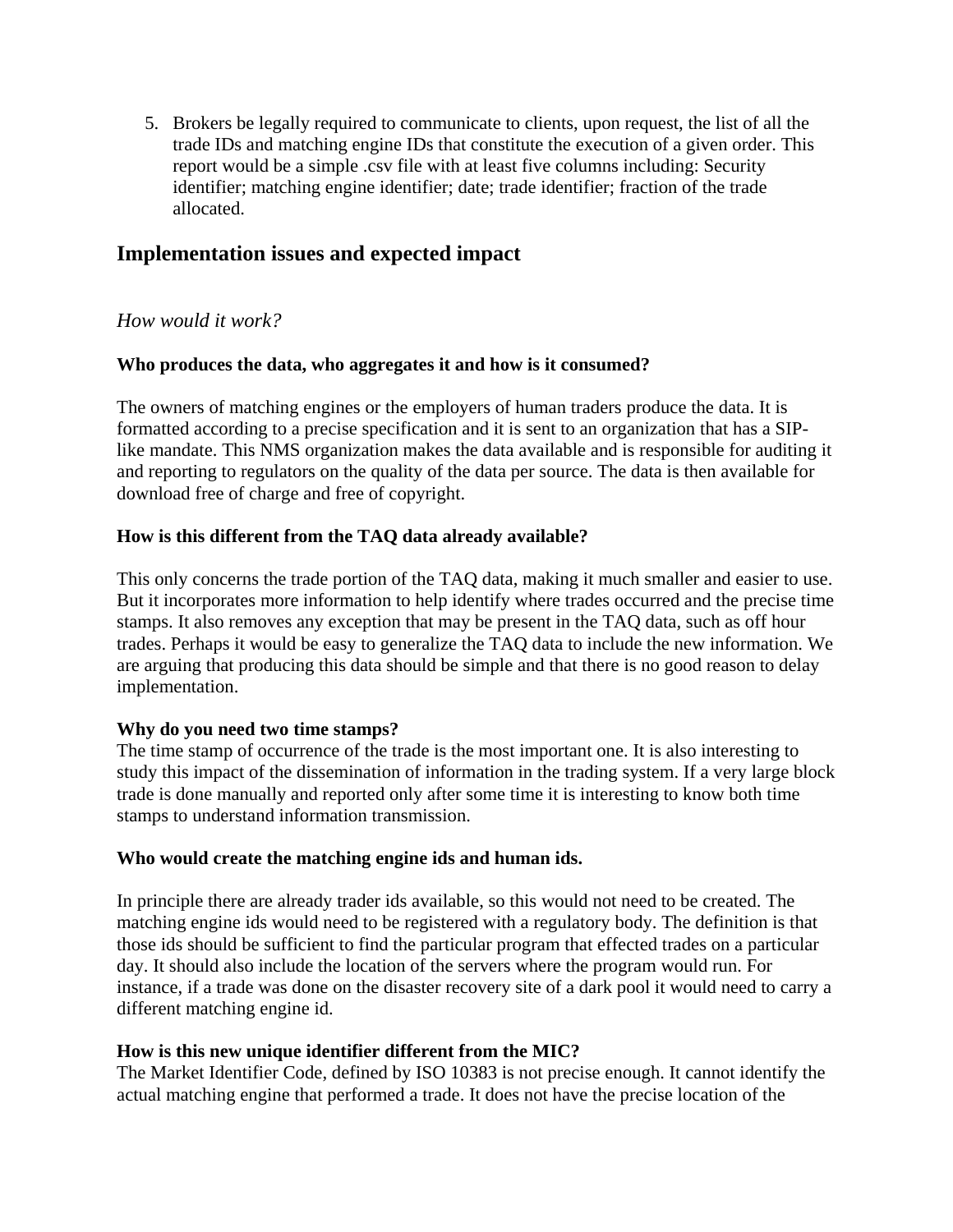matching engine. A given MIC code could correspond to matching engines which are 8000km apart. It would be useless to have a time stamping precise to better than 10\$\mu\$s without knowing where the matching engine is located.

#### **How long would it take to implement?**

The size of the data is very small. All the orders executed on any given day in a terse format would fit on a small thumb drive. Building applications to analyze executions would be possible at a small cost and effort. It would be open to anyone with some computer skills. The key to making this simple to use is to have a very precise specification of the data and to keep the data as simple as possible.

### **When should the Transaction Reporting be made accessible?**

End of day reporting is adequate because this data is not supposed to be used in real time by brokers and proprietary traders. This is about enabling consumers to analyze the quality of their executions. The time scale involved in deciding to change an executing broker is closer to one year than to one day. Also, when studying the execution of illiquid securities it may be good to look at trades over many days.

#### **Why is it cheap?**

All electronic matching engines already have the necessary data on all trades. All it would take is to synchronize the data with the Institute of Electrical and Electronic Engineers Precision Time Protocol and provide the data with unique identifiers.

#### **Why only publish trades, are quotes not also relevant?**

Of course quotes are relevant. The market surveillance and abuse monitoring by regulators will still need access to quotes in some form. However, the key to empowering customers and to creating an independent cottage industry of individual trade analysis is to provide a simple system. Quotes come in a wide variety of guises. It will prove very difficult to document all quote types, including those provided by dark pools, in a single open data regime. Other data that is required to do the analysis is already available for lit exchanges and should also be available from dark pools and voice trading venues. The key insight is that trades are "sufficient" to empower customers to choose the best way to execute their trades.

### **Is this supposed to replace SEC Rule 605 and the publication of execution statistics?**

This is not a replacement for Rule 605. It is meant to complement this rule. Current execution quality reports are centered on statistics per equity over all the executions in any given month. They provide no transparency on individual executions. The data used to compute the reports are not fully standardized and there are many exemptions. Providing open data on actual executions will help other and possibly more insightful analyses.

Why is it better than the current "best execution" reports required by Rule 605?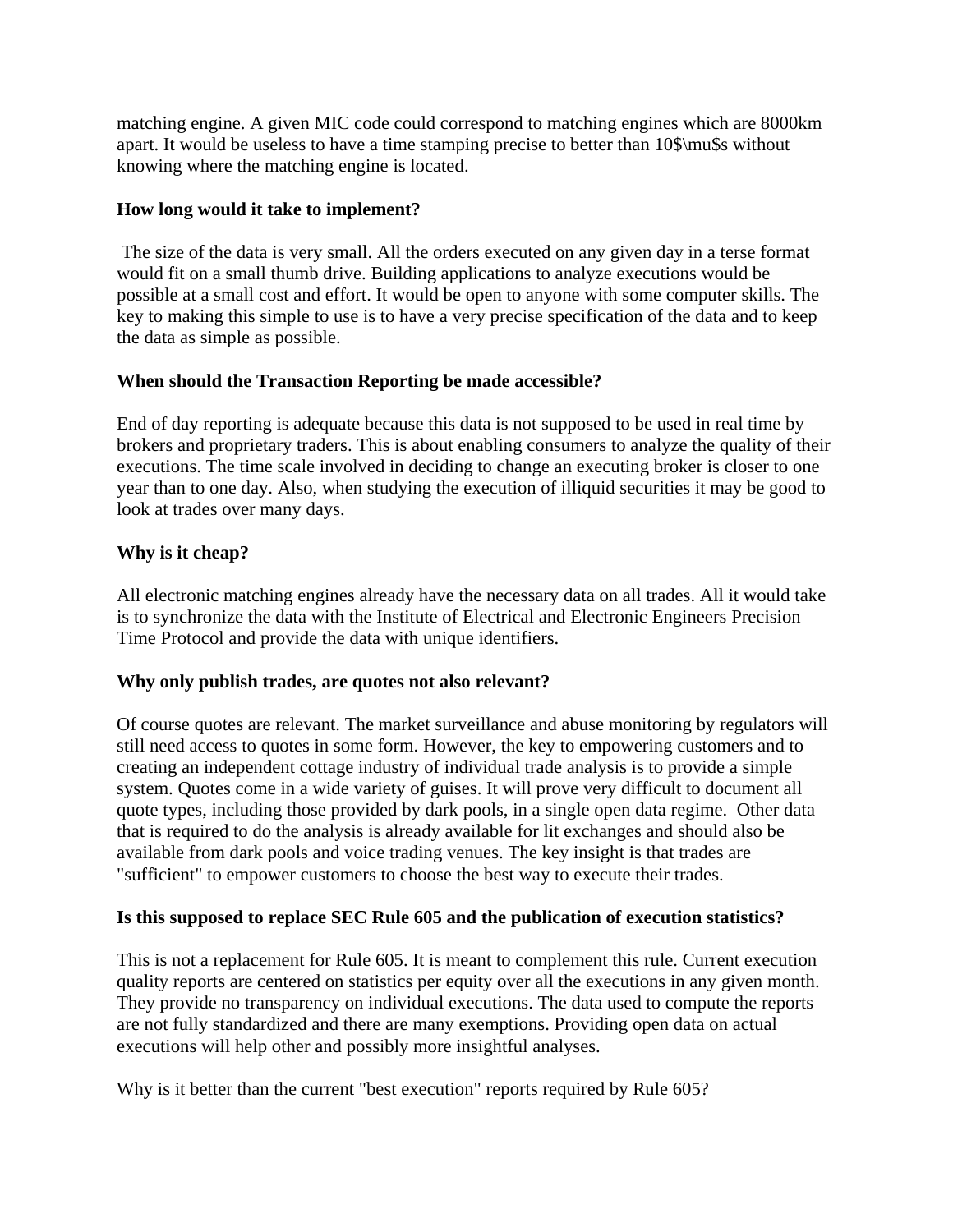Some aspects of the reports could be gamed; in particular the number of shares that received price improvement can be gamed by providing an insignificant improvement to many shares in order to publish advantageous numbers. Providing the data will help better and more insightful analyses. For instance, nobody reports the quality of trade execution on "correlated assets". What about a broker who buys an ETF at the offer price on the leading cash market, in compliance with the quote protection rule, but ignores that there is a future on the same financial asset whose price was significantly below? It is impossible to define all the rules that should be applied by very good executing brokers. It is very simple to leave this to the investigation of a curious, competent and empowered public.

#### **Why pick 10µs as the time precision?**

There are two reasons: it is now routinely possible to synchronize to about one microsecond; and, the maximum error should be much less than the time information takes to go from one matching engine to another one. Ten microseconds seems to be a good compromise but 5µs or 20µs would probably be equally acceptable.

#### **Can you introduce waivers for reporting?**

Absolutely and categorically not. The whole point of the system is to provide a complete transparency and remove all the suspicion clouding the trading process. Waivers are often argued for in the case of large trades or illiquid securities. There is no reason to exclude large trades and illiquid securities as long as the reporting is done at the end of the day and not in real time.

#### **How is this different from the consolidated tape proposals**?

Consolidated tape proposals aim at improving the price formation process by providing rapid feedback on trades. Consolidated tape may be useful for market makers, professional traders and brokers. Our proposal is aimed at providing transparency for the end users, the money managers or individuals. Some money managers or individuals do not have the means or the interest to perform real-time analysis of trades and alter their real-time trading patterns even with the existence of a consolidated tape.

#### **Do we need to trace orders through the various internalization, give-ups and other life cycle events?**

Tracing orders can be useful but it is very difficult to put in place and probably impossible to make available publicly. Publicly available trade data are sufficient to study best execution. The end result of complex order routing strategies must be made available on a private basis. Executing brokers have internal mechanisms to allocate trades to particular clients. Those allocations must be made available for their clients upon request, so that the client can see the original execution of the trade. Armed with this data clients can see which split they received from executions and have the data at hand to request explanations from brokers if needed. This should be traceable down to the subaccounts.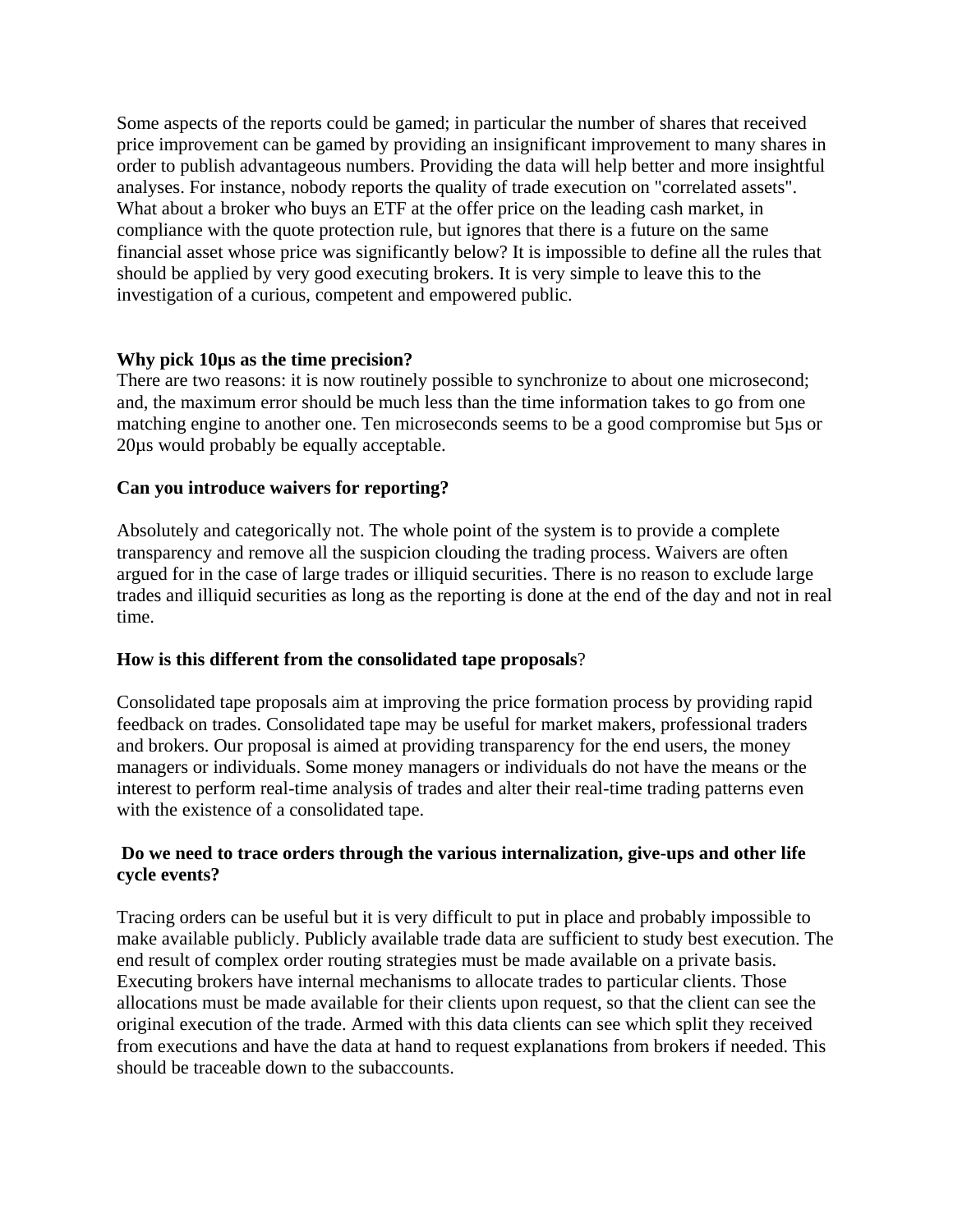#### **How can this work with internal matching of trades by brokers?**

It works with any normal allocation mechanism. Let's take examples:

1) Client A sends an order to buy 10 shares of IBM and Client B sends at the same time an order to sell 7 shares of IBM. The broker will match 7 shares internally at a price of \\$191.74 and will buy an extra 3 shares on the NYSE-Arca for \\$191.77. Client A would get an execution report with 100\% of the first trade and 100\% of the second trade, both trades would be on different matching engines, at different prices and different times. Client B would have 100\% of the first trade.

2) Client A sends an order to buy 10 shares of IBM and client B sends and order to buy 30 shares of IBM. The broker executes a buy order for 15 shares at 191.05\\$ and another buy order for 25 shares at \\$191.02. Both orders are allocated pro rata of the sizes to execute to the clients. Client A would get an execution report of 1/4th (10/10+30) of 15 shares at \$191.05 and 1/4th of 25 shares at \$191.02.

The important point to understand is that brokers have mechanisms to determine the share allocation and to compute the execution prices before margin for their clients. The point of the reporting standard is to make these mechanisms transparent for their clients.

#### **What securities should this apply to?**

Every security. There is no reason to single out equities and leave convertible bonds, treasury bonds, municipal bonds and the whole gamut of tradable things out of this.

#### **What about OTC trades done by humans?**

 This is simply a case where the "matching engine" happens to be a human. It should already have a unique ID provided by the regulator. Of course, this particular "matching engine" would not have to be synchronized to better than 10\$\mu\$s. Time stamping to one minute accuracy for human trades is perfectly acceptable.

### *What are the expected impacts of our proposal?*

**What impact would it have on the competition between dark pools and exchanges?**

It would narrow the regulation gap between exchanges and dark pools and help lit venues compete with dark pools more fairly.

### **Would this change market surveillance?**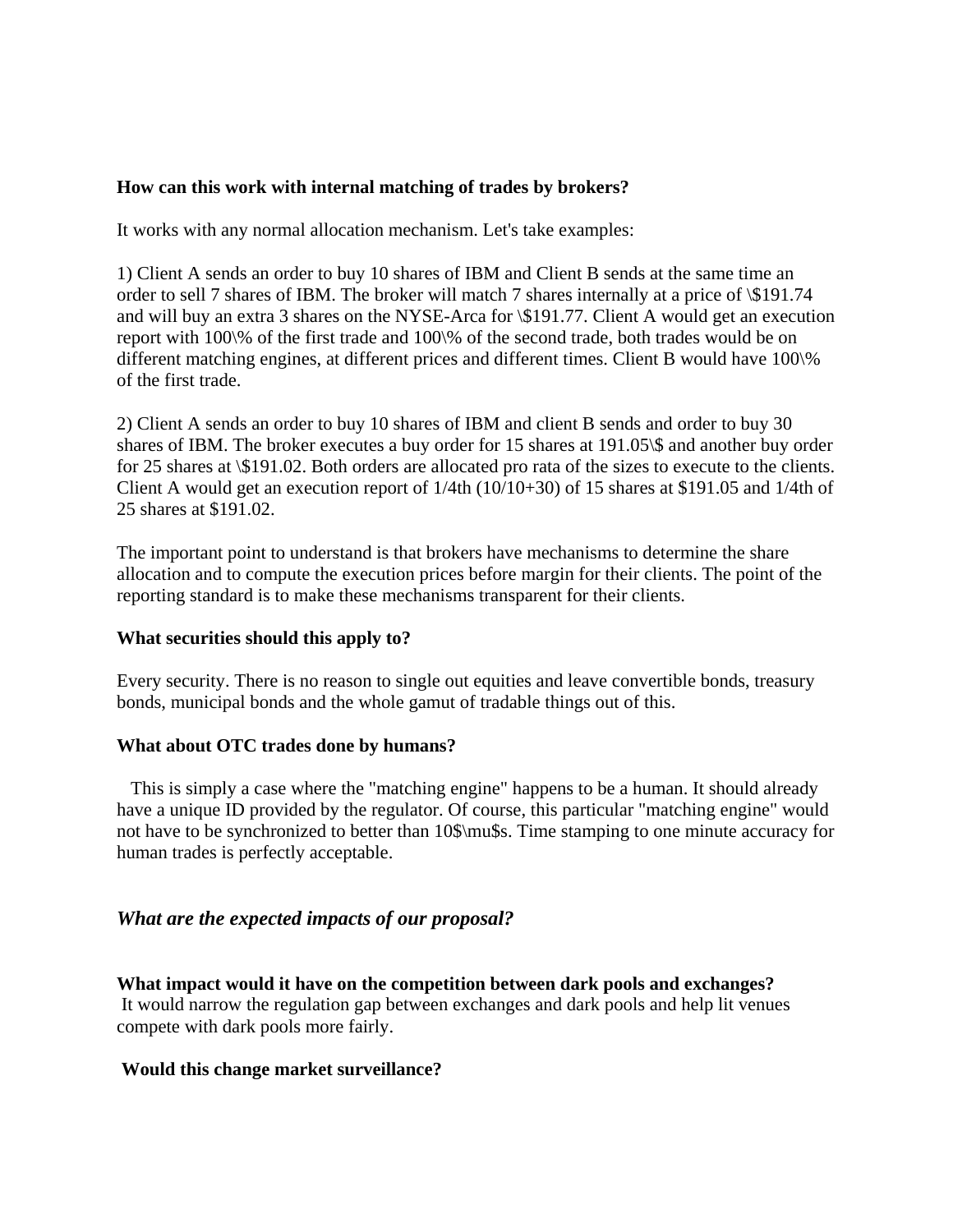Today, only regulators have access to all the data necessary to police the markets. They have access to information identifying the parties to a trade and they also have quote information. This is powerful but hard to use. With our proposal, regulators could act upon request of parties who have done a first level of analysis and can identify particular trades on particular matching engines that are the cause of their supposed problem. Regulators would then be able to drill down and judge the claims on their merit. It would be very useful if regulators could actually document and publish the cases that they have investigated, both when they impose sanctions and when they decide that a particular pattern is not problematic.The creation of case law and the documentation of the reasoning of regulators would be very useful in building a consensus on what exactly is market manipulation and what is not.

#### **How would it work to tame the bestiary of complex order types?**

Many of those orders would become useless. The well-known ISO order type was created to circumvent a difficulty introduced by Reg NMS and mandatory routing. The routing algorithms can, in theory, produce infinite loops and be very costly. ISO orders were a natural response to this. Another famous order type, "hide not slide" which is used to gain priority in the case of locked markets, would disappear because the very concept of locked markets would disappear.

### **How would it help end users?**

Armed with the Transaction Data, clients could take their trade IDs and matching engine IDs and have a company perform analysis to see if their broker was good at executing the orders. This would have the important effect of enabling rational choice and removing suspicion in the system. This would expose the potential problems and help the good brokers shine. Only access to the raw data can give real confidence in the system.

### **How would it help the analysis of best execution?**

Customers who want to study their executions would request from their brokers an execution report.

Armed with this report, the customer would either compare trades in the same time period or send it to an external third party who would provide independent analysis. We actually expect that there would be many companies providing independent analysis because there would be a much lower barrier to entry.

### **What would this have changed for** *Flash Boys***?**

The plot of Flash Boys revolves around the discovery of order routing to several exchanges and the reaction this triggers. Two things would have been essentially different. The mechanism which is described in the book whereby an order hits a markets and triggers trades on other markets would have been simple to read in the data. Royal Bank of Canada would have understood much earlier that it was not executing its client trades optimally by providing signals in the markets. Even if RBC had not understood the phenomenon, the clients of RBC could have sent their execution data for analysis to many different analysis companies and would have been warned to direct their flow to a more sophisticated broker.